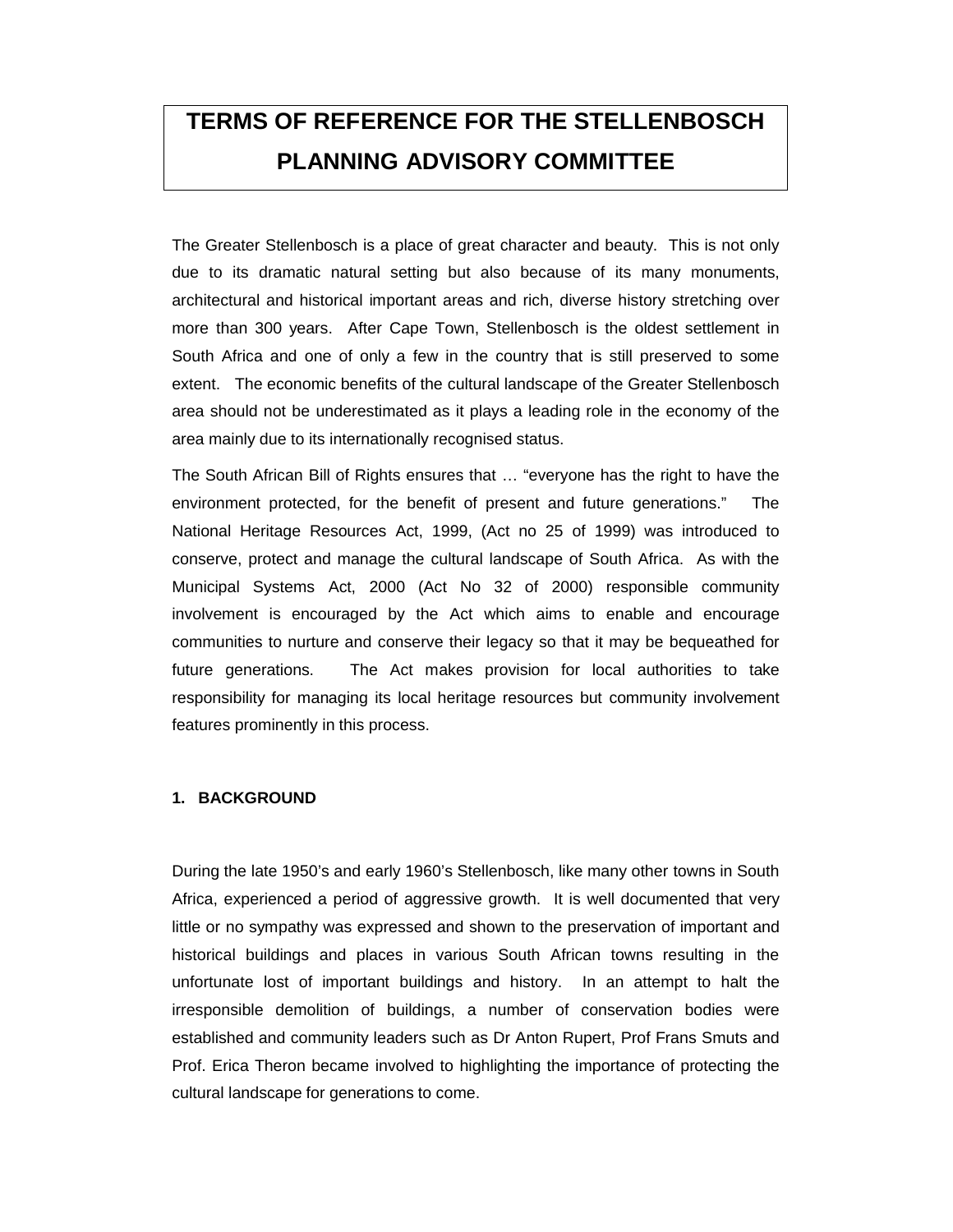For Stellenbosch, the ultimate result was the establishment of the Stellenbosch Aesthetics Committee in 1980, the first in the country. The committee was responsible to advise council on the aesthetical, functional, architectural and historical aspects of all proposed developments in the historical core. As the importance of preserving our cultural heritage became clearer other towns followed the suit. In Franschhoek the town council also provided for the establishment of an "advisory committee for the control of urban aesthetics" with a similar function as that of the Stellenbosch Aesthetics Committee.

The statutory grounds for the committees were the inclusion of specific sections in the respective zoning scheme regulations for Stellenbosch and Franschhoek that made provision for the establishment of advisory committees. It also included specially identified and demarcated areas deemed of particular historical importance in the zoning schemes that became the focus area for the committees. This focus contributed largely to the current state of conservation in both towns. Different land uses parameters were made applicable for the special areas over and above the normal land use parameters with a few of preserving the character of these areas.

The Stellenbosch Aesthetics Committee was reconstituted in 1997 and became the Stellenbosch Heritage Committee. The responsibilities of the Committee were also widened to include the natural environment as an important element that needs its attention.

#### **2. INTEGRATED ZONING SCHEME REGULATIONS**

The Stellenbosch Council is currently revising the existing zoning scheme regulations and compiling a single integrated zoning scheme for the Greater Stellenbosch. In recognizing the importance and its responsibility to manage and preserve the cultural landscape it became apparent that the existing committees should be reconstituted. The advisory committees should have clear mandate, specific goals and must function well in order to deliver a good service to the community at large. Further more, the purpose and functioning of the committees must be aligned with that of South African Heritage Resources Agency (SAHRA) and Western Cape Heritage (WCH) in order to adhere to the National Heritage Resources Act and to deliver an effective co-ordinated service towards heritage management.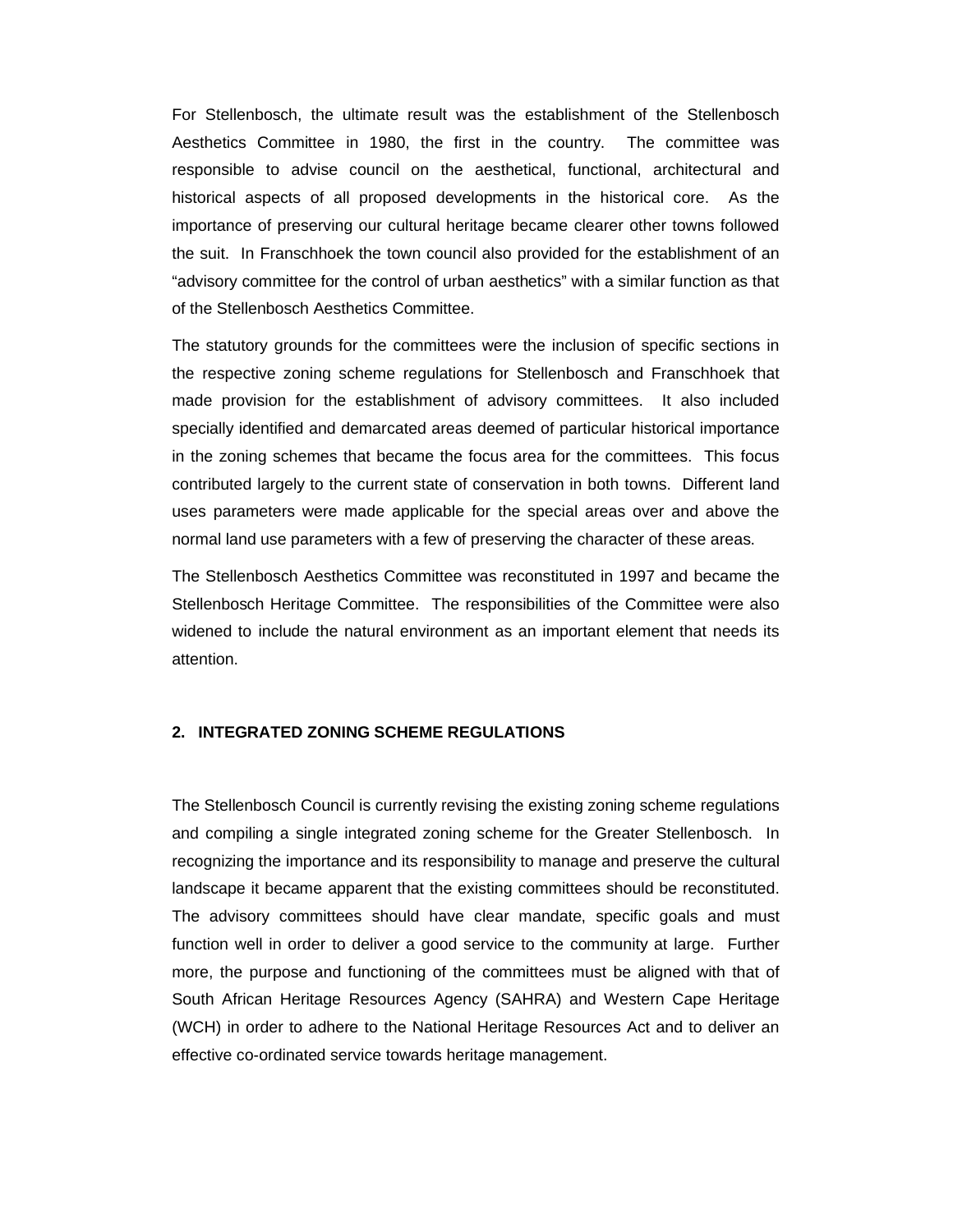#### **3. DEMARCATION OF HERITAGE AREAS**

Council may, in terms of the zoning scheme regulations, declare specific demarcated areas within the Greater Stellenbosch Region, as Heritage Areas. For the purposes of this policy, all declared area such as the historical core and extended historical core of Stellenbosch and Franschhoek, are deemed as declared Heritage Areas.

#### **4. ESTABLISHMENT OF HERITAGE COMMITTEES**

Council may, should it require so for purposes of preserving the cultural landscape and involvement of the local community, allow for the institution of more than one Heritage Committee. A Heritage Committee can be established for individual Heritage Areas on condition that there is substantial support for such a committee from the local community, available interested and competent people to serve on such a committee, and adequate capacity in the municipality to manage the affairs of the committees. For purposes of continuity, the existing Stellenbosch Heritage Committee and Franschhoek Aesthetics Committee, is deemed as legal heritage committees.

#### **5. MEMBERSHIP**

Sound advice on all matters dealing with historical preservation in the Greater Stellenbosch can come from a range of different professions and organizations not necessarily available in the current administration. These disciplines range from architects, archaeologists, historians, cultural experts, botanists, engineers, town planners, urban designers etc. In addition a number of organisations, institutions and interested and affected parties can provide valuable input and include organised conservation bodies (such as the Simon van der Stel Stigting), the Stellenbosch Museum, Stellenbosch University, Historical Homes of South Africa etc.

The participation of communities, and particularly members of communities that can contribute to the cultural historical aspects of applications or developments contemplated, will also be ensured by including such people on the committee giving meaning to a process of public participation.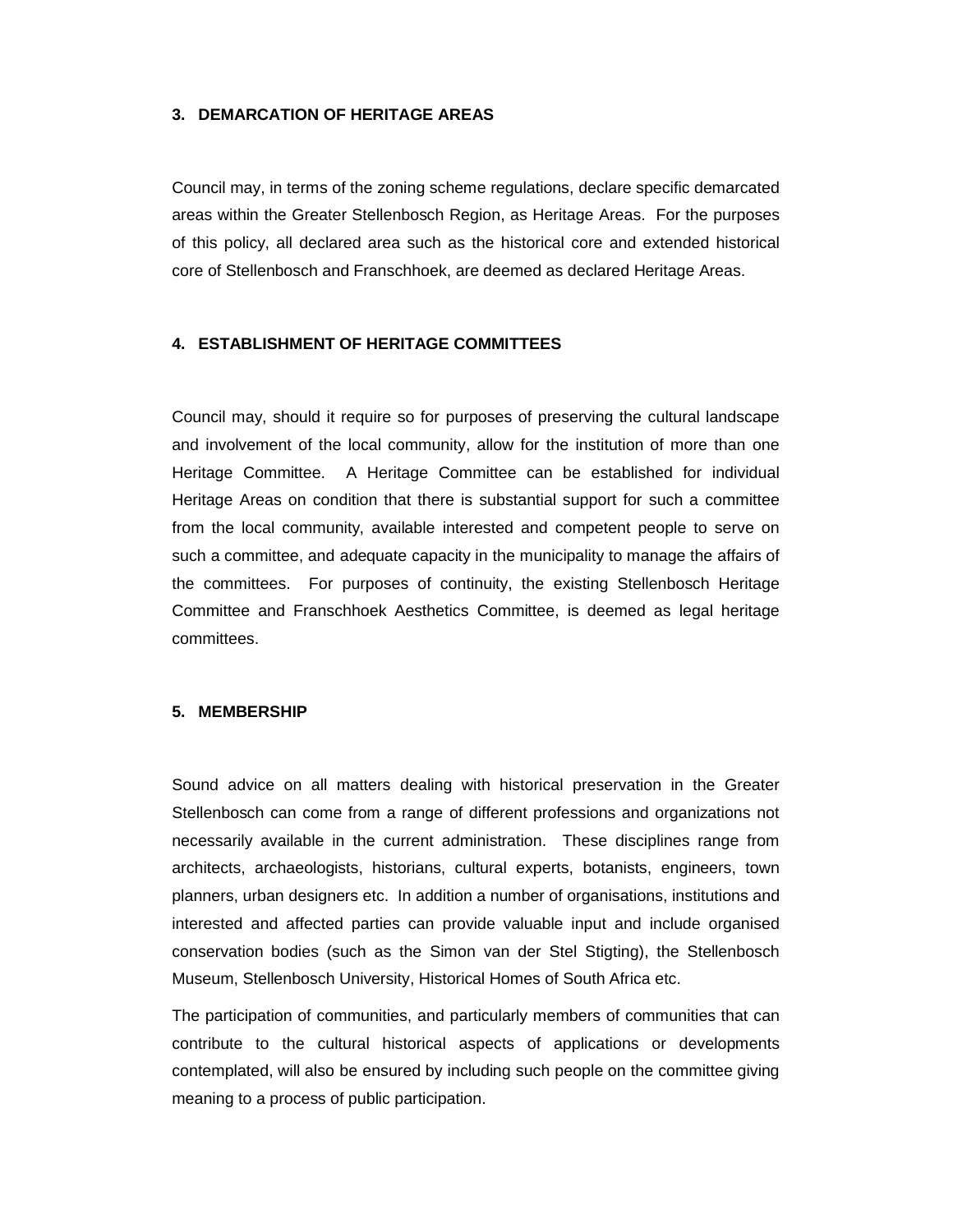It may be extremely useful if membership of the committee/s can be extended by providing for the right to co-opt additional members to the committee/s on a temporary basis should a development issue be dealt with that will have a direct on a particular geographic area and a person or persons with sound knowledge of that particular area exist.

For purposes of intergovernmental cooperation and to ensure continuity, a SHARA and WCH should also have representation.

#### **6. FUNCTIONS OF THE HERITAGE COMMITTEE**

The goal of the Heritage Committee is to advise Council on various aspects in leu of the preservation and furthering the cultural landscape and natural environment of the Greater Stellenbosch Area. The committee therefore has the following functions:

- a) To advise Council on the aesthetical, functional, architectural, cultural and historical aspects of any new development or contemplated development and with respect to any proposed alterations or additions to existing buildings, structures and elements of the built environment within any and all declared heritage areas;
- b) To advise Council on the aesthetical, functional, architectural, cultural and historical aspects with respect to any proposed alterations or additions to existing buildings or structures that is specified in terms of Section 34 of the National Heritage Resources Act (older than 60 years);
- c) To advise Council on any application received for the demolition or partial demolition of any building or structure within any declared Heritage Area or to any structure that is specified in terms of Section 34 of the National Heritage Resources Act (older than 60 years);
- d) In the event that Council is assessed by SHARA to be a competent authority in terms of Section 26 read together with section 8 of the Heritage Resource Act, the Heritage Committee is to advise Council on the identification and management of Grade III heritage resources;
- e) To assist Council with the grading of all heritage resources
- f) To assist Council with the approval of advertising signage as per the approved Outdoor Advertising Signage Policy;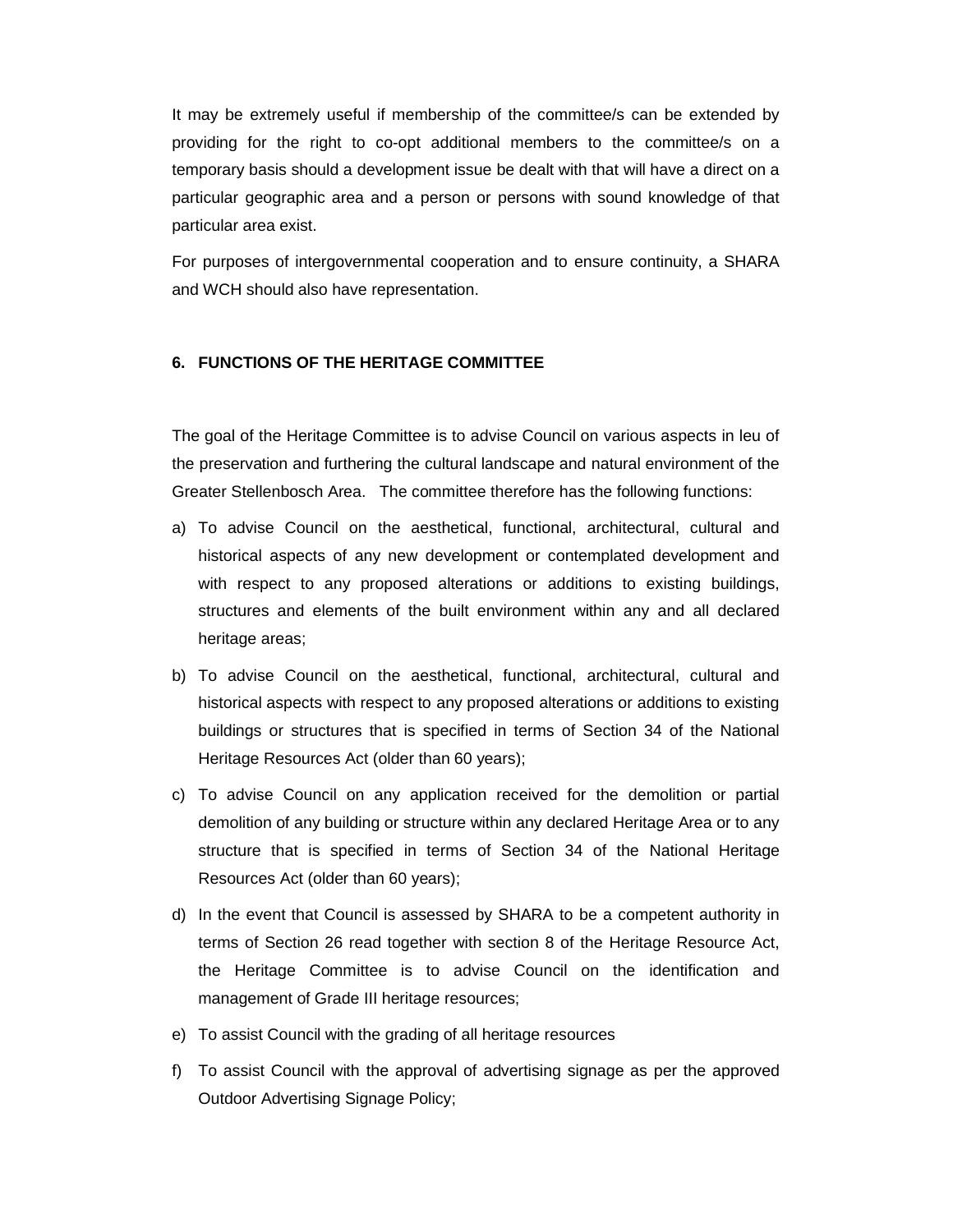- g) To assist the Directorate: Planning and Environment with policy formation and planning with respect to the preservation of the cultural landscape and natural environment;
- h) To assist the Directorate: Planning and Environment with the development of specific development strategies, guidelines, regulations and procedures pertaining to the preservation and appropriate development of individual declared Heritage Areas;
- i) To comment on applications that requires approval by SHARA and WCP in terms of Section 34 of the National Heritage Resources Act.
- j) If we get competency to deal with all grade III buildings

### **7. ESTABLISHMENT AND CONSTITUTION OF THE HERITAGE COMMITTEE**

The Heritage Committee for a particular area will serve in an advisory capacity to the Stellenbosch Town Council and will be under the management of the Director: Planning and Environment, or his nominee. A Heritage Committee will consist of:

- (a) at least six (6) members but not more than twelve (12) members appointed by Council in the prescribed manner, made up by the following disciplines or members of the community with a particular proven expertise:
	- i. Director: Planning and Environment, or his nominee
	- ii. Secretariat
	- iii. Town planner (1)
	- iv. Urban designer (1)
	- v. Architects (5)
	- vi. Archaeologist (1)
	- vii. SHARA (1)
	- viii. WCH (1)
	- ix. Stellenbosch Museum (1)
	- x. University of Stellenbosch (1)
	- xi. Landscape Architect/Botanist (1)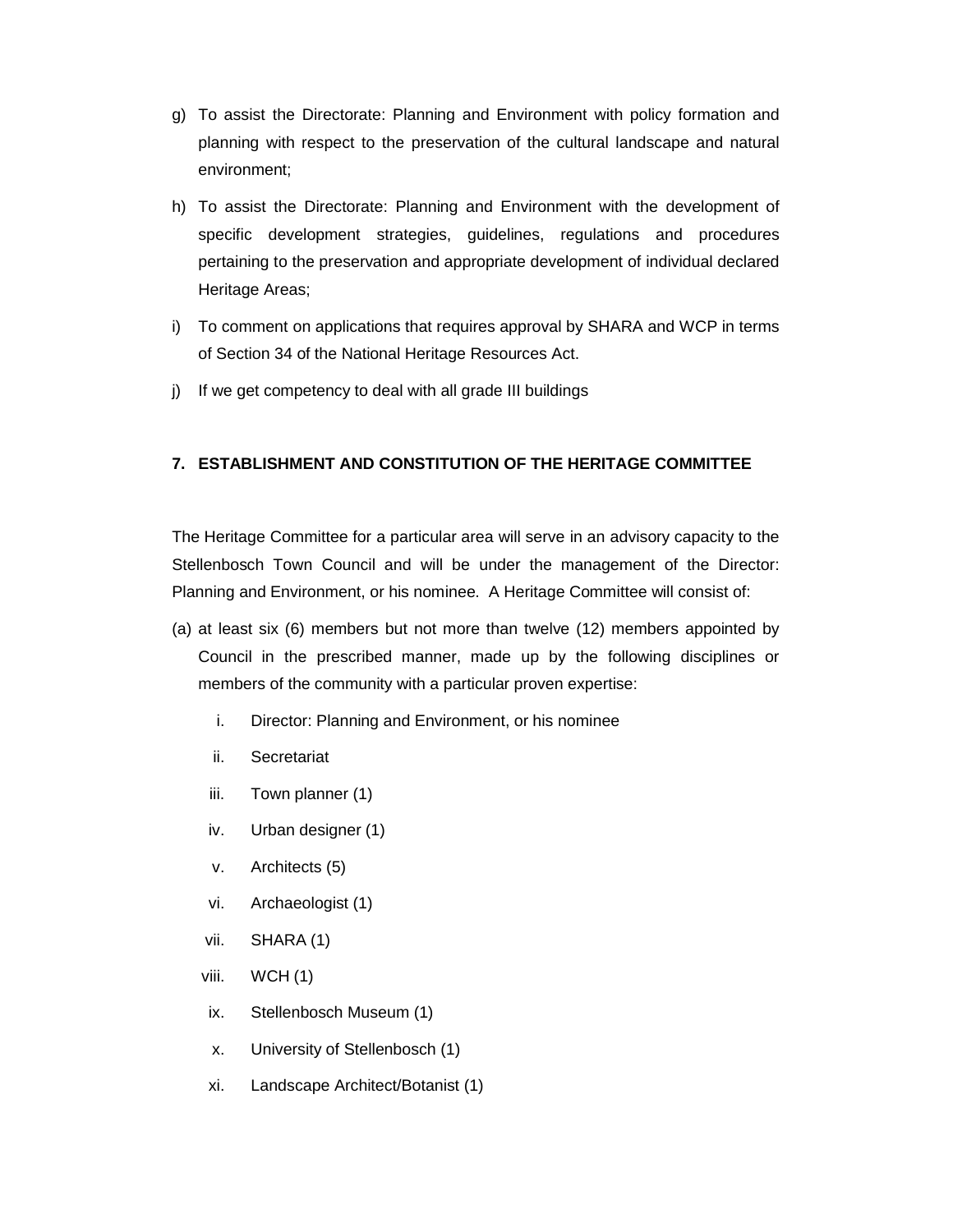- xii. Local Conservation Bodies (3)
- xiii. Knowledgeable community members (2)
- (b) The members of the Heritage Committee shall be appointed in accordance with the principles of transparency and representivity and their appointment must take into account that the members must have amongst them qualifications or special experience or interest in the fields relevant to heritage resources for the efficient functioning of the Heritage Committee;
- (c) A member of the Heritage Committee must vacate the office if a member
	- i. Resigns in writing; or
	- ii. Has been absent from three consecutive meetings of the Heritage Committee without leave of absence.
- (d) The Council (Municipal Manager/Council), after consultation with the Director: Planning and Environment, may remove a member from office if in the opinion of the Council there is sound reasons for doing so after hearing the member on those reasons;
- (e) A Member holds office for a period not exceeding three (5) five years, and may be re-appointed;
- (f) If a member resigns or dies or vacates the office before the expiration of the period for which he or she has been appointed as member of the Heritage Committee, another person may be appointed to fill the vacancy for the expired portion of the period for which the member was appointed.

## **8. REIMBURSMENT OF EXPENSES INCURRED BY MEMBERS OF THE HERITAGE COMMITTEE(S)**

- a) The Town Council may determine the reimbursement of expenses incurred by members of the Heritage Committee(s) who are not in the full-employ of the municipality subject thereto that such expenses can be proven.
- b) Furthermore, the Town Council may determine, from time to time, an ET a "fee" for members that do attend meetings sub.